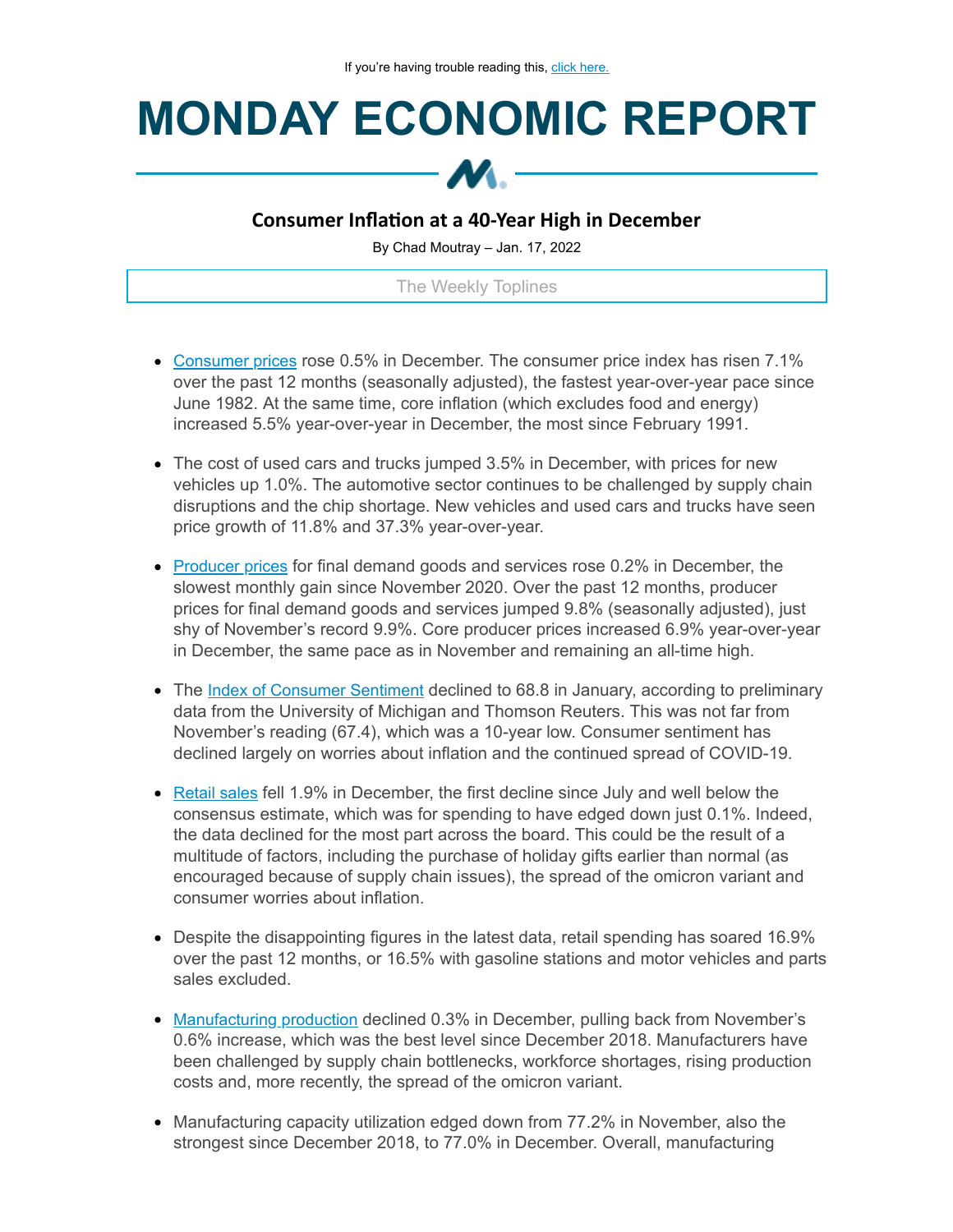production has risen 3.5% year-over-year, with 1.5% growth relative to February 2020's pre-pandemic pace.

Total industrial production edged down 0.1% in December, easing marginally after rebounds of 1.2% and 0.7% in October and November, respectively. The level of industrial production in November was the highest since September 2019, and the current reading is just shy of that threshold.



CPI: New Vehicles and Used Cars and Trucks, 2020-2021

Economic Indicators

**Last Week's Indicators:** *(Summaries Appear Below)*

**Monday, Jan. 10** *None*

**Tuesday, Jan. 11** *NFIB Small Business Survey*

**Wednesday, Jan. 12** *Consumer Price Index*

**Thursday, Jan. 13** *Producer Price Index Weekly Initial Unemployment Claims* **This Week's Indicators:**

**Monday, Jan. 17** *None*

**Tuesday, Jan. 18** *NAHB Housing Market Index New York Fed Manufacturing Survey*

**Wednesday, Jan. 19** *Housing Starts and Permits New Home Sales*

**Thursday, Jan. 20** *Existing Home Sales Philadelphia Fed Manufacturing Survey*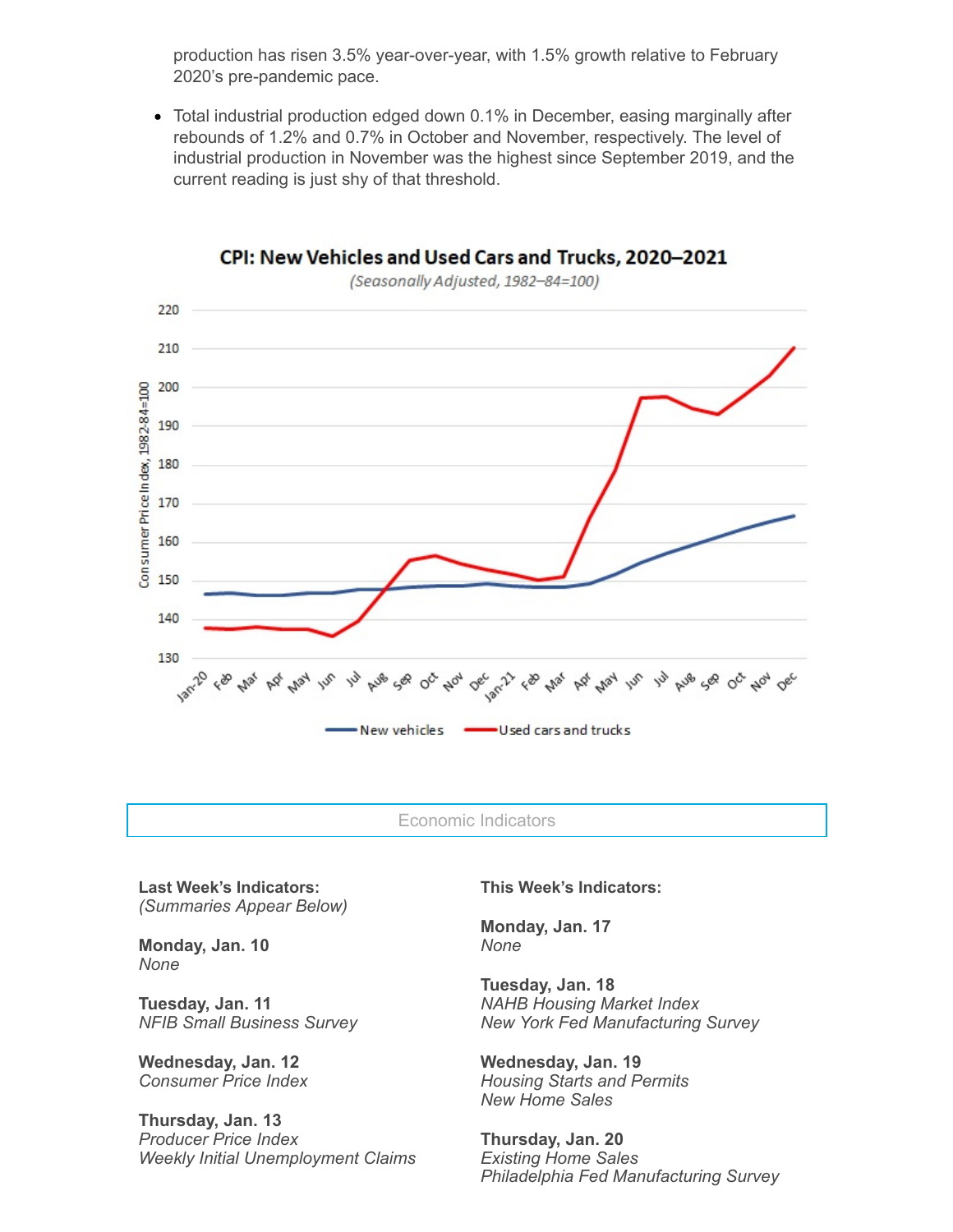Deeper Dive

**[Consumer](https://click.email.nam.org/?qs=9eec9bb3bf6b87fabd96d5f311888f91588dcfaeeaa900a9ffb3acbc78a59e091f2b2004dd0af400966e4b3f0a4cfd682118750507e998f648b3fca219999cd9) Price Index:** Consumer prices rose 0.5% in December, slowing from the 0.8% gain in November but continuing to increase solidly. Food prices increased 0.5%, but energy costs declined 0.4% for the month. Excluding food and energy, core consumer prices increased 0.6% in December.

The cost of used cars and trucks jumped 3.5% in December, with prices for new vehicles up 1.0%. To put the growth of those figures in perspective, with the automotive sector continuing to be challenged by supply chain disruptions and the chip shortage, new vehicles and used cars and trucks have seen price growth of 11.8% and 37.3% year-over-year. Consumers also paid more for apparel, household furnishings and supplies, medical care services and shelter, but prices for transportation services decreased.

The consumer price index has risen 7.1% over the past 12 months (seasonally adjusted), up from 6.9% in November and the fastest year-over-year pace since June 1982. (The non-seasonally adjusted figure was 7.0%.) At the same time, core inflation (which excludes food and energy) increased 5.5% year-over-year in December, up from 5.0% in the prior release and the biggest increase since February 1991.

Overall, price pressures for consumers remain very elevated. Automobiles exerted an outsized impact in this report, as noted above. The data are expected to stabilize over the course of this year, especially once bottlenecks start to abate. A more favorable base comparison in 2022 will also help. Yet, consumer prices are predicted to continue growing by more than consumers have become accustomed to in recent years, with core consumer inflation rising around 3.1% year-over-year by the end of 2022.

**Industrial [Production](https://click.email.nam.org/?qs=9eec9bb3bf6b87fa974ce1e67c2d06a61fecde0c8d50996f04d0bd3a32bd9920f580b5ada4f7e299b938f81a7ca82f42bf30266ed47aa104a6aa933937080fc9):** Manufacturing production declined 0.3% in December, pulling back from November's 0.6% increase, which was the best level since December 2018. In the latest data, durable and nondurable goods decreased 0.4% and 0.2%, respectively, ending the year on a slightly negative note. Manufacturers have been challenged by supply chain bottlenecks, workforce shortages, rising production costs and, more recently, the spread of the omicron variant. Manufacturing capacity utilization edged down from 77.2% in November, also the strongest since December 2018, to 77.0% in December. Overall, manufacturing production has risen 3.5% yearover-year, with 1.5% growth relative to February 2020's pre-pandemic pace.

The underlying manufacturing data provided mixed results. Sectors with the largest increases in December included nonmetallic mineral products (up 1.5%), wood products (up 1.2%), chemicals (up 0.7%), computer and electronic products (up 0.7%) and machinery (up 0.7%), among others. At the same time, the biggest declines in output for the month occurred in miscellaneous durable goods (down 2.7%), plastics and rubber products (down 1.8%), printing and related support activities (down 1.8%), petroleum and coal products (down 1.6%), apparel and leather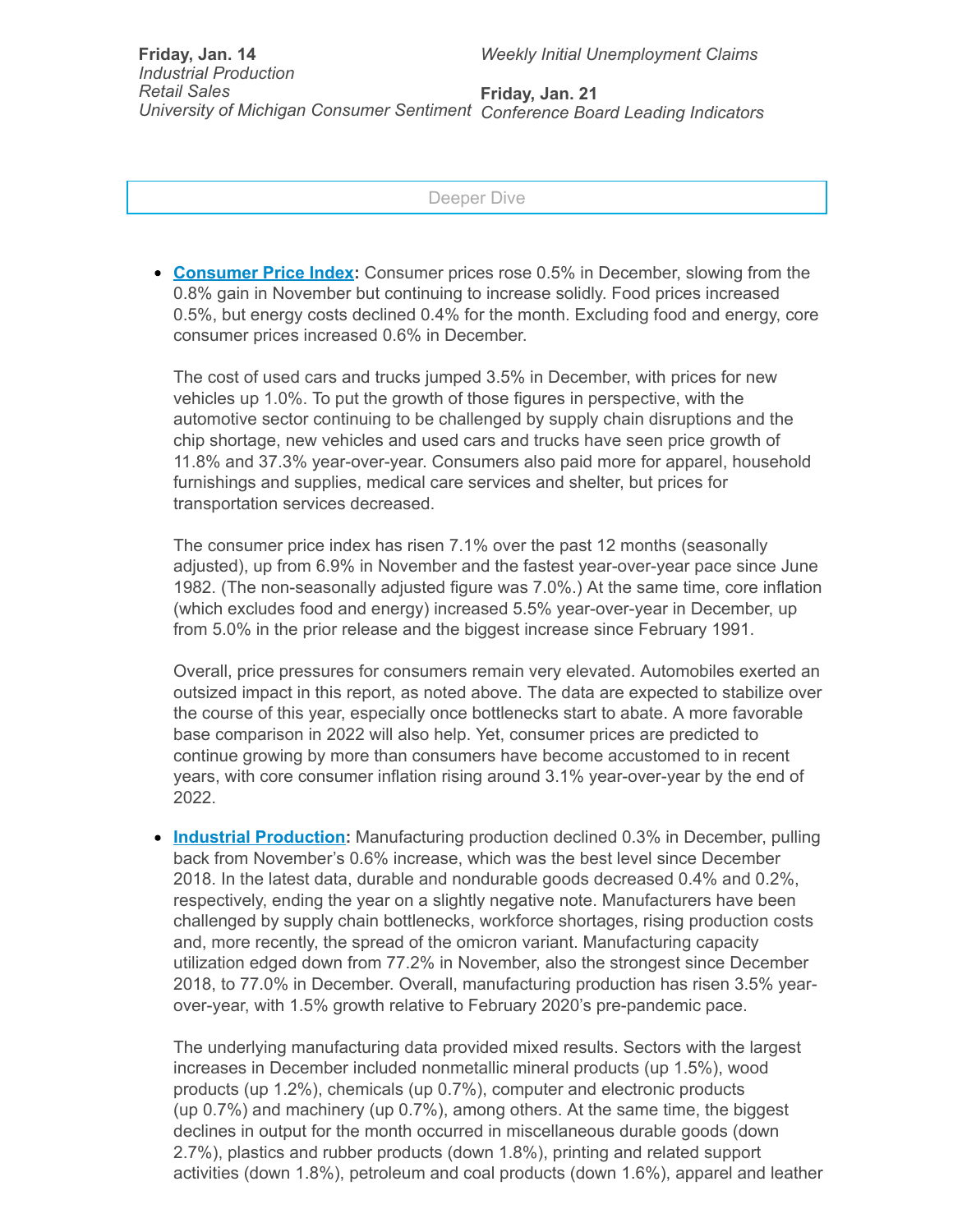goods (down 1.5%) and motor vehicles and parts (down 1.3%).

The chip shortage has challenged the motor vehicles and parts sector significantly year to date. Output had rebounded by 10.8% and 1.7% in October and November, respectively, before pulling back by 1.3% in December. Since January 2021, motor vehicles and parts production has declined 6.5%. Excluding motor vehicles and parts, industrial production inched down 0.1% in December.

Ten (or half) of the major manufacturing sectors have experienced increased production since February 2020. This included sizable gains in output post-pandemic in aerospace and miscellaneous transportation equipment (up 10.8%), computer and electronic products (up 9.0%), chemicals (up 7.9%) and machinery (up 5.3%), among others.

Meanwhile, total industrial production edged down 0.1% in December, easing marginally after rebounds of 1.2% and 0.7% in October and November, respectively. The level of industrial production in November was the highest since September 2019, and the current reading is just shy of that threshold. Mining production rose 2.0% in December, but utilities output fell 1.5%. On a year-over-year basis, industrial production has increased 3.7%. Total capacity utilization eased from 76.6% in November, the best since November 2019, to 76.5% in December.

**[NFIB Small Business Survey](https://click.email.nam.org/?qs=9eec9bb3bf6b87fad06538e8da95844268dde1dbca843924b337ec14109390e95d9def6f34630596fd4a2edc236252fe09c638be0a35d7fe8c0b8861088494e4):** The National Federation of Independent Business reported that the Small Business Optimism Index rose from 98.4 in November to 98.9 in December. Yet, the headline index has drifted lower for the most part since June (102.5). The NFIB Small Business Optimism Index averaged 98.8 in 2021, down from 103.0 in 2019 and 99.6 in 2020, respectively. Supply chain disruptions, workforce shortages, inflation and COVID-19 continue to challenge small business owners. Small businesses remain doubtful about business conditions improving over the next six months despite that measure increasing slightly in December from November's reading, which was the lowest in nine years.

With that said, the net percentage of respondents saying they had increased compensation in the past three months rose from 44% to 48%, a new record, with the net percentage planning to raise compensation in the next three months continuing to be 32%, also an all-time high.

Along those lines, hiring continued to be a challenge. Respondents once again cited difficulties in obtaining qualified labor as the top "single most important problem," followed closely by concerns about inflation. The percentage of respondents suggesting they had job openings they were unable to fill inched up from 48% to 49% just shy of September's record (51%). The percentage of respondents citing few or no qualified applicants for job openings edged up from 56% to 57%. The net percentage of respondents planning to increase hiring over the next three months rose from 25% to 28%.

Meanwhile, 57% of small firms made a capital investment over the past six months, up from 55% in November and a seven-month high. The percentage of respondents planning to make a capital investment over the next three to six months increased from 27% to 29%.

**[Producer](https://click.email.nam.org/?qs=9eec9bb3bf6b87fad0f82d5296202a57c8d74dbad30243f731cc744ae083e010d54dc71df80a5ee892a14c901a2c029a46f047057eb1a3ddb84df1c6b1b569e0) Price Index:** Producer prices for final demand goods and services rose 0.2% in December, pulling back from the 1.0% increase in November and the slowest monthly gain since November 2020. At the same time, producer prices for final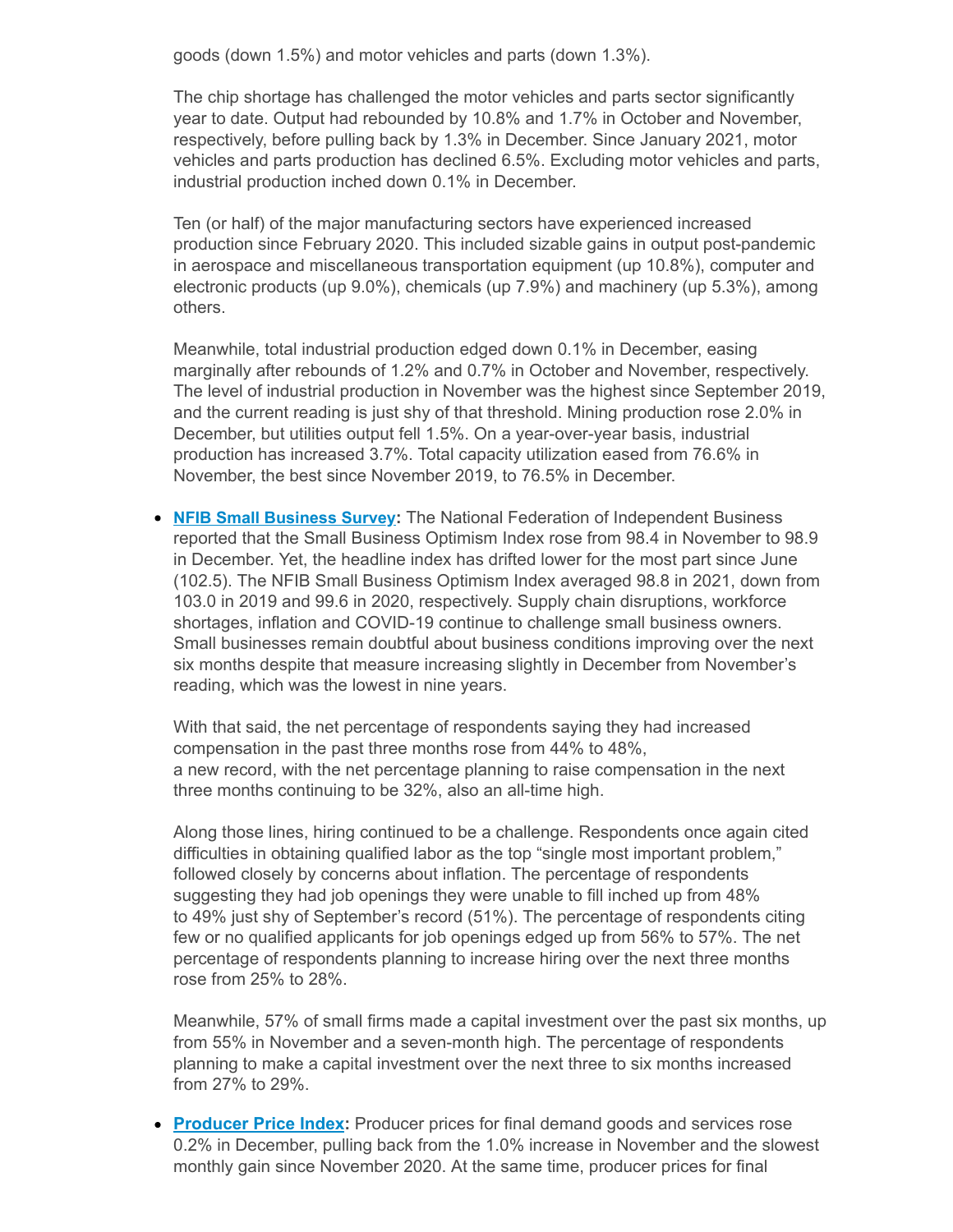demand goods fell 0.4% in December, the first decline since April 2020, with costs for food and energy down 0.6% and 3.3%, respectively. Energy prices decreased for the first time since April following sharp gains in the intervening months. Even with the pullbacks in December, food and energy costs have jumped 12.9% and 31.9% yearover-year, respectively.

Excluding food and energy, producer prices for final demand goods increased 0.5% in December, easing from the 0.8% gain in November. Meanwhile, producer prices for final demand services rose 0.5% in December, with transportation and warehousing costs up 1.7%.

Over the past 12 months, producer prices for final demand goods and services jumped 9.8% (seasonally adjusted), down from 9.9% in November, which was the largest increase on record for a series dating to November 2009. (The non-seasonally adjusted figure was 9.7%.) At the same time, core producer prices increased 6.9% year-over-year in December, the same pace as in November and remaining an alltime high. Manufacturers [continue](https://click.email.nam.org/?qs=9eec9bb3bf6b87fae22e7f61f54fa7c9bc12fb21f44f7961de5cebe297a1776f5fd9998b431e912e9350203f994e617af016664650452a5db21cf791b88673bd) to cite soaring raw material costs and supply chain disruptions as their top challenges, with the rapid acceleration in prices in this data over the past year helping to explain why.

**[Retail](https://click.email.nam.org/?qs=9eec9bb3bf6b87fa47ef04e1195dbc524c3b070056c91b5cd09c25025f92281b0f7640a86bebe94037660e701e4c44e393fe5d7c9af766c6bdbd0789dfa38f8f) Sales:** Retail sales fell 1.9% in December, the first decline since July and well below the consensus estimate, which was for spending to have edged down just 0.1%. Indeed, the data declined for the most part across the board, suggesting that Americans pulled back in their spending at year's end. Excluding motor vehicles and parts and gasoline stations, retail sales fell 2.5% in December. This could be the result of a multitude of factors, including the purchase of holiday gifts earlier than normal (as encouraged because of supply chain issues), the spread of the omicron variant and consumer worries about inflation. The latter has weighed heavily, for instance, on consumer confidence measures of late (see below).

Despite the disappointing figures in the latest data, the longer-term trends were more encouraging. Indeed, retail spending has soared 16.9% over the past 12 months, or 16.5% with gasoline stations and motor vehicles and parts sales excluded.

In December, the largest declines in retail spending occurred at nonstore retailers (down 8.7%), department stores (down 7.0%), furniture and home furnishings stores (down 5.5%), sporting goods and hobby stores (down 4.3%), clothing and accessories stores (down 3.1%) and electronics and appliance stores (down 2.9%). Renewed omicron worries were the likely cause of sales at food services and drinking places to decrease 0.8%, the largest monthly decline since February. In contrast, retail sales increased at miscellaneous store retailers (up 1.8%), building material and garden supply stores (up 0.9%) and health and personal care stores (up 0.5%).

**University of Michigan [Consumer](https://click.email.nam.org/?qs=9eec9bb3bf6b87fa722ddcfc1e8b503364fd002adfaecd1b5a0de2b76bd408effedf84de62c3daea45bd87fcf8c3f98c3ce96f31d8993c42bf1bfb830b9822a5) Sentiment:** The Index of Consumer Sentiment declined from 70.6 in December to 68.8 in January, according to preliminary data from the University of Michigan and Thomson Reuters. This was not far from November's reading (67.4), which was a 10-year low. At the start of the new year, Americans felt less positive about both current and future economic conditions. Indeed, consumer confidence has trended lower since April (88.3). In 2020 and 2021, the headline index averaged 81.5 and 77.6, respectively, down from 98.4 and 96.0 in 2018 and 2019.

Consumer sentiment has declined largely on worries about inflation and the continued spread of COVID-19. According to the release, "Three-quarters of consumers in early January ranked inflation, compared with unemployment, as the more serious problem